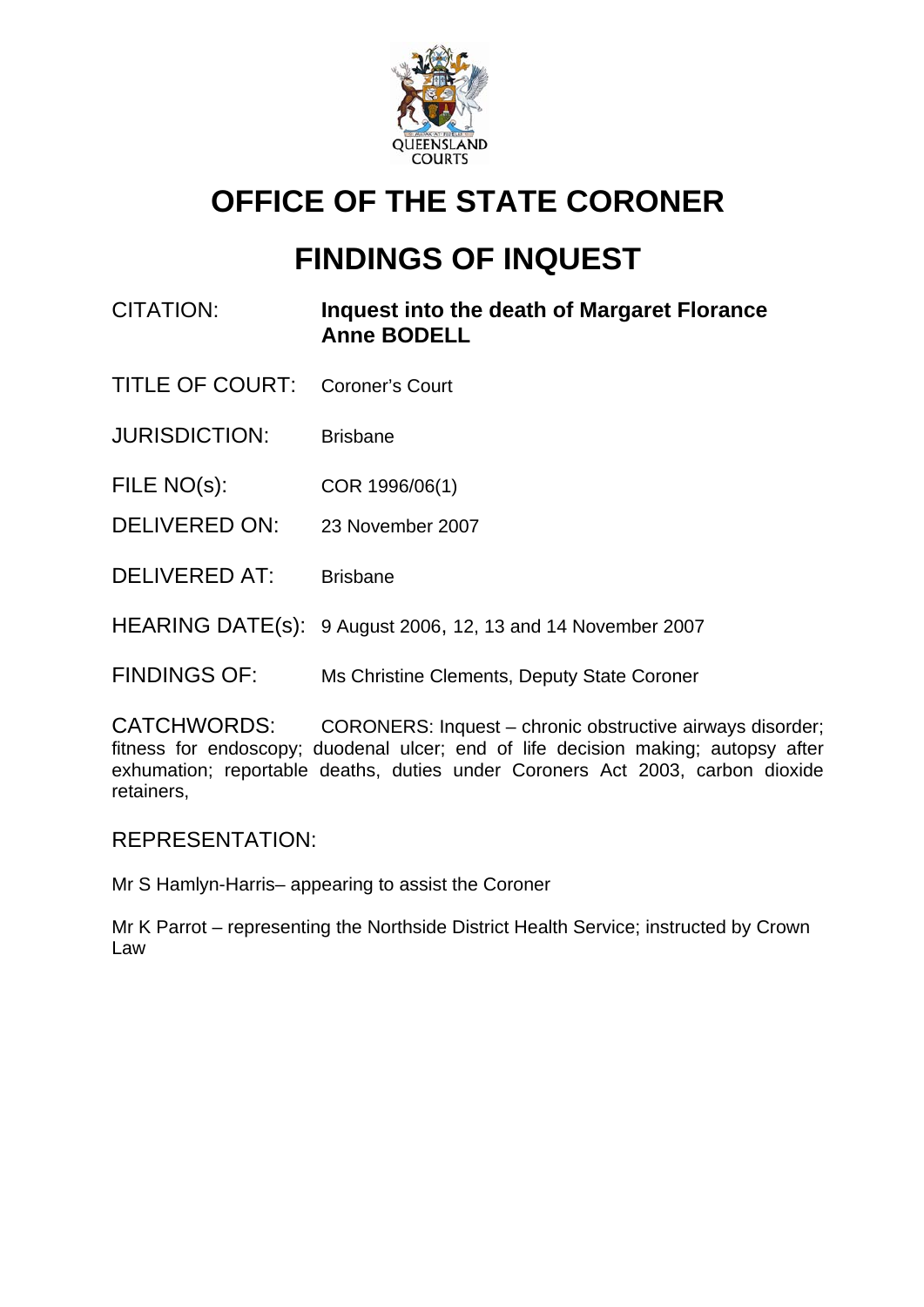## **CORONERS FINDINGS AND DECISION**

1. The *Coroners Act 2003* provides in s45 that when an inquest is held into a death, the coroner's written findings must be given to the family of the person who died and to each of the persons or organisations granted leave to appear at the inquest. These are my finding in relation to the death of Margaret Florance Anne Bodell. They will be distributed in accordance with the requirements of the Act and placed on the website of the Office of the State Coroner.

### **The Coroner's jurisdiction**

2. Before turning to the evidence, I will say something about the nature of the coronial jurisdiction.

#### **The scope of the Coroner's inquiry and findings**

- 3. A coroner has jurisdiction to inquire into the cause and the circumstances of a reportable death. If possible he/she is required to find:-
- $\bullet$  whether a death in fact happened;
- the identity of the deceased:
- when, where and how the death occurred; and
- what caused the person to die.
- *4.* There has been considerable litigation concerning the extent of a coroner's jurisdiction to inquire into the circumstances of a death. The authorities clearly establish that the scope of an inquest goes beyond merely establishing the medical cause of death.
- 5. An inquest is not a trial between opposing parties but an inquiry into the death. In a leading English case it was described in this way:-

*"It is an inquisitorial process, a process of investigation quite unlike a criminal trial where the prosecutor accuses and the accused defends… The function of an inquest is to seek out and record as many of the facts concerning the death as the public interest requires."* [1](#page-1-0)

6. The focus is on discovering what happened, not on ascribing guilt, attributing blame or apportioning liability. The purpose is to inform the family and the public of how the death occurred with a view to reducing the likelihood of similar deaths. As a result, the Act authorises a coroner to make preventive recommendations concerning public health or safety, the administration of justice or ways to prevent deaths from happening in similar circumstances in future. $2$  However, a coroner must not include in the findings or any comments or recommendations, statements that a person is or maybe guilty of an offence or is or maybe civilly liable for something.<sup>[3](#page-1-2)</sup>

<span id="page-1-0"></span><sup>1</sup> <sup>1</sup> *R v South London Coroner; ex parte Thompson* (1982) 126 S.J. 625 2 s46

<span id="page-1-2"></span><span id="page-1-1"></span> $3$  s45(5) and 46(3)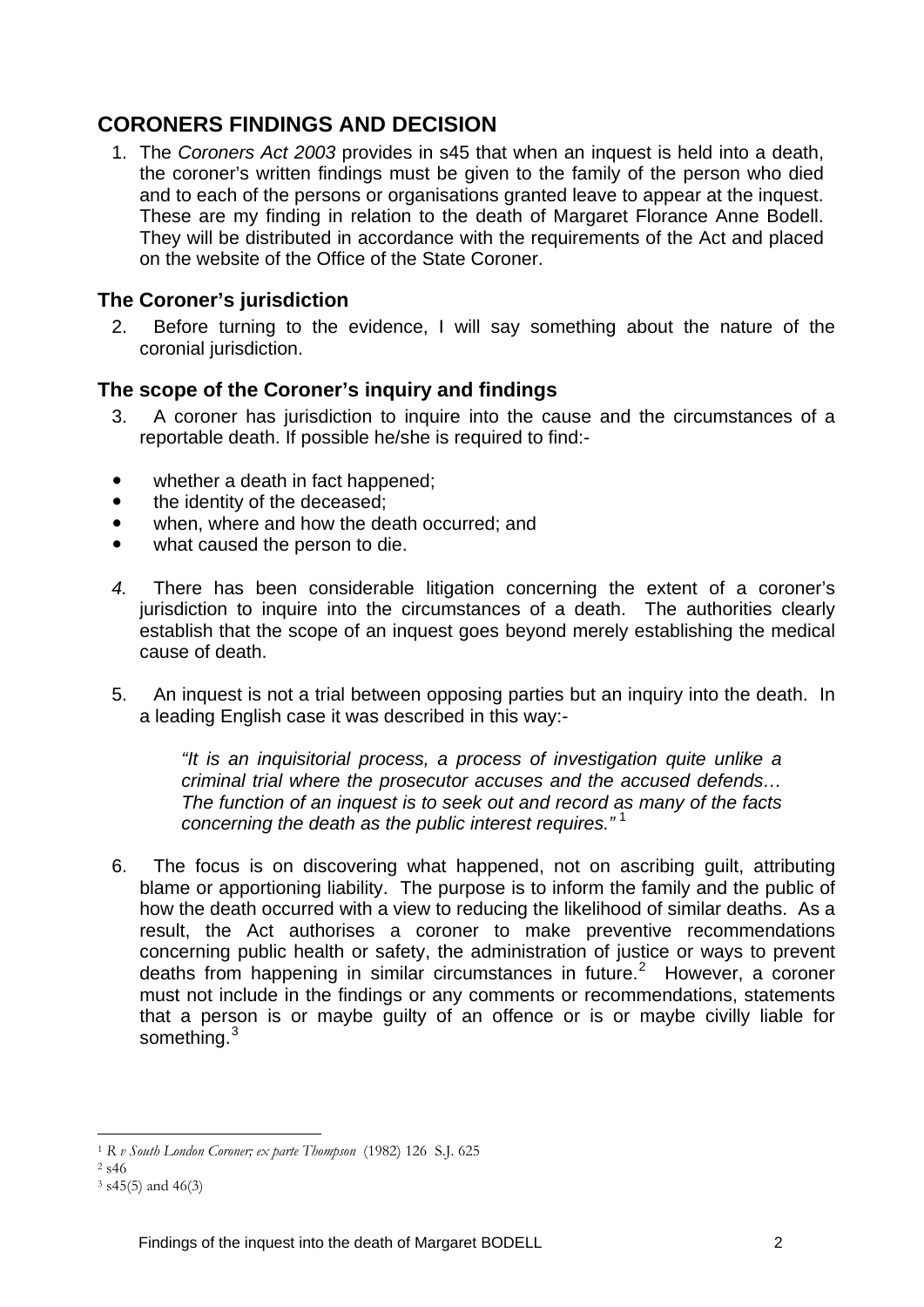### **The admissibility of evidence and the standard of proof**

- 7. Proceedings in a coroner's court are not bound by the rules of evidence because section 37 of the Act provides that the court "*may inform itself in any way it considers appropriate."* That doesn't mean that any and every piece of information however unreliable will be admitted into evidence and acted upon. However, it does give a coroner greater scope to receive information that may not be admissible in other proceedings and to have regard to its provenance when determining what weight should be given to the information.
- 8. This flexibility has been explained as a consequence of an inquest being a factfinding exercise rather than a means of apportioning guilt: an inquiry rather than a trial. $4$
- 9. A coroner should apply the civil standard of proof, namely the balance of probabilities but the approach referred to as the *Briginshaw* sliding scale is applicable.<sup>[5](#page-2-1)</sup> This means that the more significant the issue to be determined, the more serious an allegation or the more inherently unlikely an occurrence, the clearer and more persuasive the evidence needed for the trier of fact to be sufficiently satisfied that it has been proven to the civil standard. $6$
- 10. It is also clear that a Coroner is obliged to comply with the rules of natural justice and to act judicially.<sup>[7](#page-2-3)</sup> This means that no findings adverse to the interest of any party may be made without that party first being given a right to be heard in opposition to that finding. As *Annetts v McCann[8](#page-2-4)* makes clear that includes being given an opportunity to make submissions against findings that might be damaging to the reputation of any individual or organisation.

#### **Summary of Events**

- 11. Margaret Florance Anne Bodell ("Mrs Bodell") was born on 23 November 1940. She was married to Dennis Bodell for approximately 30 years. They had 1 daughter together. Mrs Bodell also had 3 daughters from a previous marriage. She and Mr Bodell shared the care and custody of her teenage grandson.
- 12. Mrs Bodell was admitted to the Redcliffe Hospital on 13 June 2006. She died on 25 June 2006. On admission her condition was assessed by a medical registrar, Dr Majid Rahgozar. He noted her previous medical history and the established diagnosis of chronic obstructive pulmonary disease and emphysema. He examined her and confirmed she was short of breath even at rest and that she had a productive cough. She could not speak in sentences due to breathlessness. Mrs Bodell had smoked all her adult life and had not been able to stop smoking.
- 13. Dr Rahgozar's impression was that Mrs Bodell was suffering type II respiratory failure secondary to an infection that had worsened her chronic obstructive airways disease ("COAD").

<span id="page-2-0"></span><sup>1</sup> <sup>4</sup> *R v South London Coroner; ex parte Thompson* per Lord Lane CJ, (1982) 126 S.J. 625 5 *Anderson v Blashki* [1993] 2 VR 89 at 96 per Gobbo J 6 Briginshaw v Briginshaw (1938) 60 CLR 336 at 361 per Sir Owen Dixon J

<span id="page-2-1"></span>

<span id="page-2-2"></span>

<span id="page-2-3"></span><sup>7</sup> *Harmsworth v State Coroner* [1989] VR 989 at 994 and see a useful discussion of the issue in Freckelton I., "Inquest Law" in *The inquest handbook*, Selby H., Federation Press, 1998 at 13 8 (1990) 65 ALJR 167 at 168

<span id="page-2-4"></span>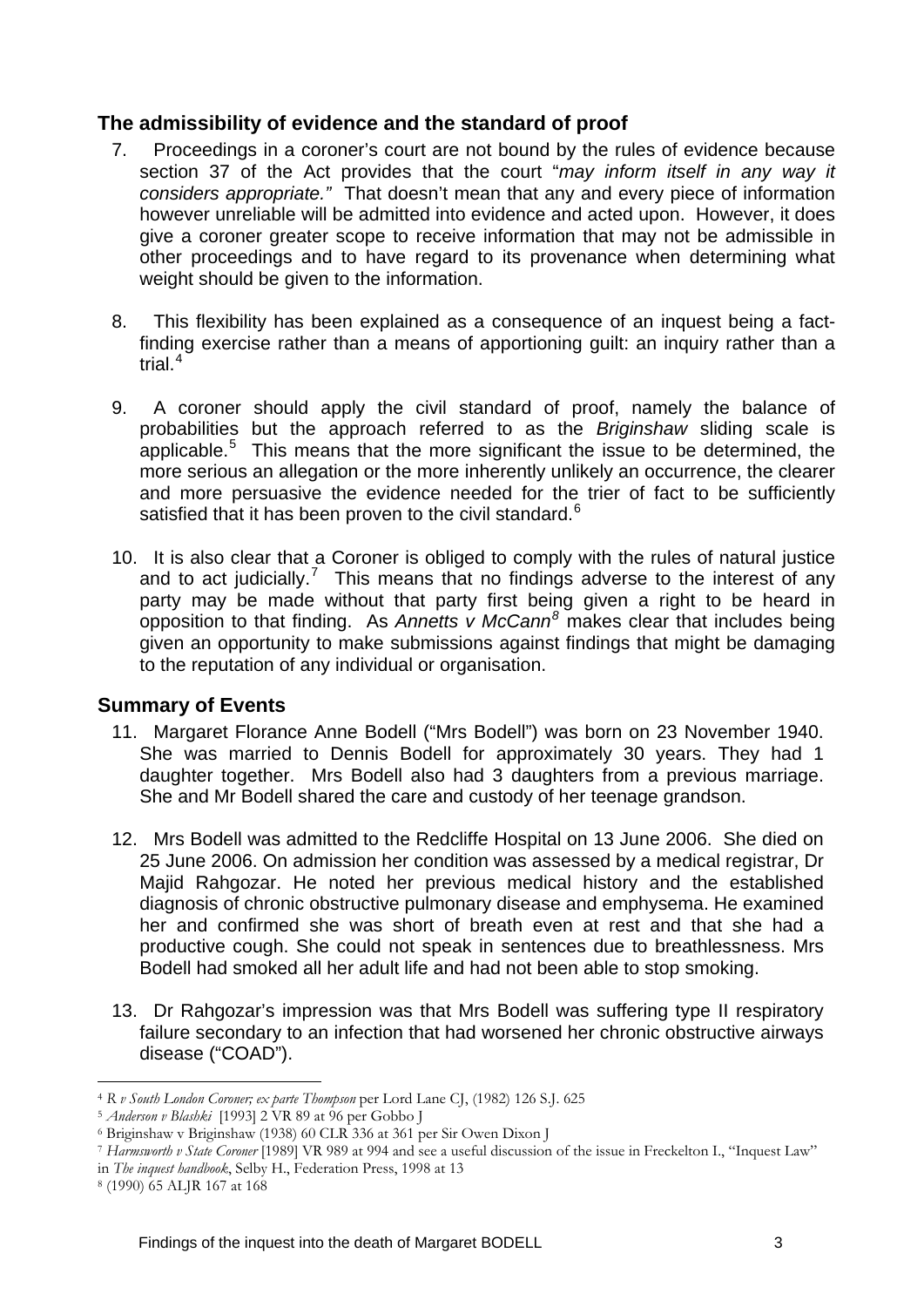- 14. Mrs Bodell was admitted to the ward under the care of consultant physician Dr Peter Stride. Blood tests and sputum cultures were ordered and intravenous antibiotics commenced as well as the steroid Prednisone to assist in her treatment. Nebulised ventolin was ordered and chest physiotherapy was commenced together with a dietary review. A blood gas test revealed she retained carbon dioxide due to her inefficient breathing caused by the disease. Her heart rate was elevated which was also interpreted as a sign of reduced oxygen levels. A chest x-ray confirmed she did not have pneumonia but there was evidence of hyperinflation and signs of emphysema.
- 15. Dr Rahgozar initially ordered 2 to 3 litres of oxygen aimed at achieving a saturation level above 90 %. This was a balance between her need for oxygen and her problem with retaining carbon dioxide. The level of carbon dioxide is the usual drive for the body to breathe, but when this level becomes abnormally high the trigger to breathe is switched to decreased oxygen levels. Too much oxygen then can stop the driving mechanism for such people to breathe and can trigger a respiratory arrest. A balance is therefore required when a person retains carbon dioxide and requires supplemented oxygen.
- 16. Mrs Bodell's condition was reviewed the next day by Dr Stride together with Dr Rahgozar and the resident medical officer ("RMO"), Dr Anthony Havyatt. This became her treating team of doctors.
- 17. Mrs Bodell still had reduced air entry to the lungs, she wheezed on breathing out and she was working hard to draw every breath in and out of her lungs. Her temperature and her blood pressure were normal. She was considered to be stable but she was not making improvement. Dr Stride therefore added intravenous Aminophylline. A respiratory function test was performed which showed that her ability to exhale was reduced to about twenty per cent of the normal volume for a woman of her age. This test demonstrated that Mrs Bodell had very severe lung disease. Doctors considered whether heart problems were contributing to her shortness of breath. Tests were performed and this was ruled out.
- 18. Over the course of her admission the treating doctors' opinion was that they could only see slight improvement in her respiratory condition. There were some other difficulties that Mrs Bodell experienced while she was in hospital. She suffered panic attacks during the night and became distressed. She could not remember all of what had happened and that upset her more. The doctors considered the various options that might explain what was happening. Theoretically there was the possibility that nicotine or alcohol withdrawal could cause such incidents. Low oxygen levels (hypoxia) due to the respiratory difficulties caused by her disease could also trigger such episodes. She also had some background history of anxiety which would no doubt be worsened by being unwell and anxious about her deteriorating state of health. Another patient in the shared ward was also experiencing similar symptoms which added to the overall distress. A mental health review was arranged. It was considered probable that more than one of these factors affected Mrs Bodell's pre-existing anxiety and triggered episodes of distress.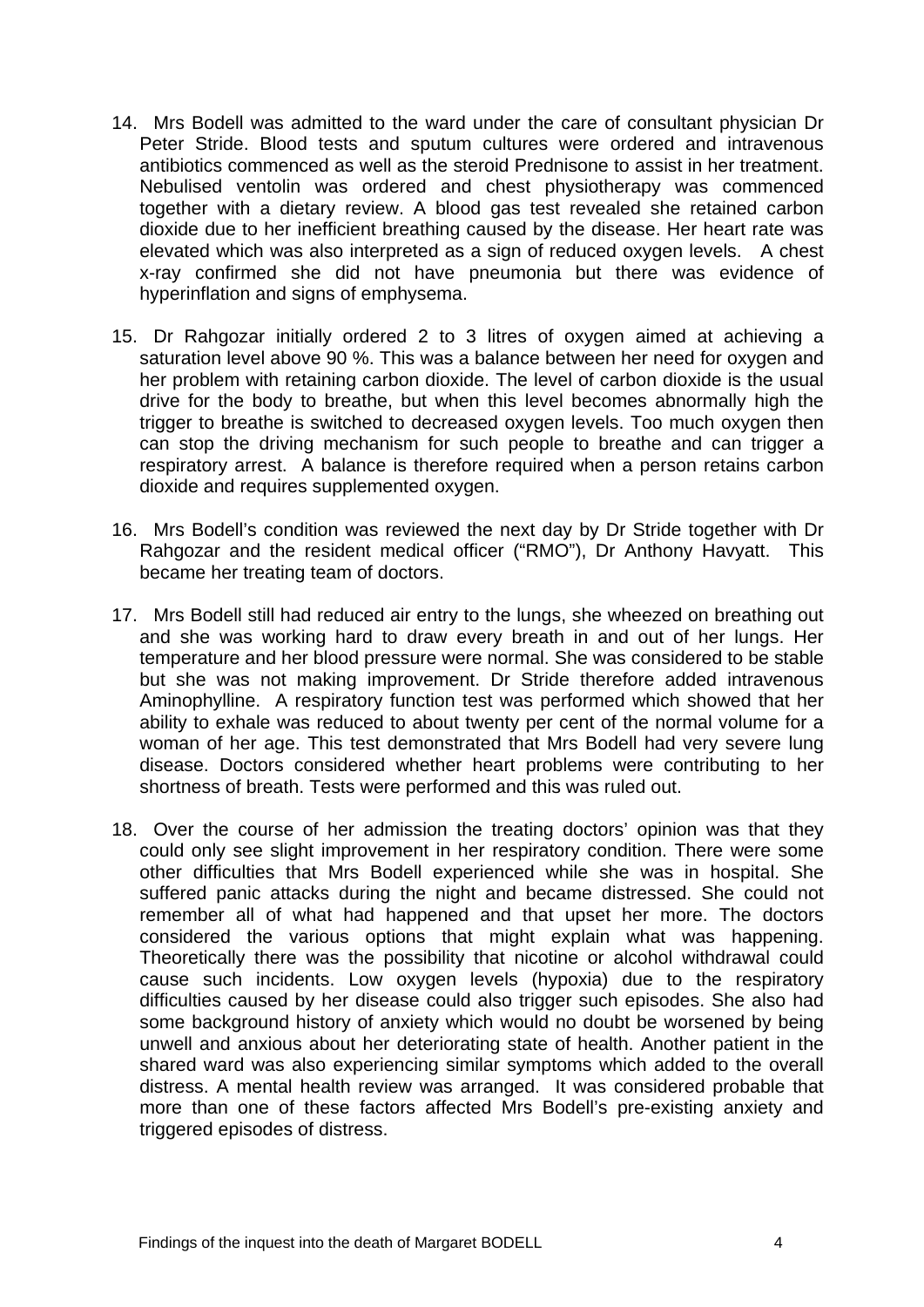- 19. By Monday 19 June 2006 the treating team of doctors thought they had probably achieved as much as they could regarding her lung function. Her lung function test remained very poor but slightly better than when she was admitted. The underlying lung disease is not a curable condition but one that can be treated and managed. Over time there will be a gradual decline in the patient's condition. There was evidence at the inquest from a study that show patients live a median of 6 years (5 years for men and 8 years for women) after their first admission from COAD. The time is likely to be shorter for those patients who have developed emphysema as part of the COAD.<sup>[9](#page-4-0)</sup> Mrs Bodell had been diagnosed with emphysema and this was confirmed on autopsy.
- 20. Mrs Bodell's condition did vary from day to day. On 20 June 2006, Dr Rahgozar came to see her and recorded that she was feeling very depressed and frustrated. She was feeling short of breath and her heart and breathing rates had gone up again. She was again prescribed intravenous antibiotics. Her retention level of carbon dioxide had increased. Dr Rahgozar decided to stop her oxygen supplement for a period of time to see if this would prompt her body to respond to the lower level of oxygen and to breathe more deeply. The aim was to try to stimulate her ability to breathe. Oxygen was then reintroduced via nasal prongs at a lower rate of 1 litre per minute.
- 21. Dr Rahgozar told the inquest that he discussed Mrs Bodell's management with his consultant Dr Stride and made his decisions with his guidance. Dr Stride's room was close to Mrs Bodell's bed. The treating team's overall impression was that Mrs Bodell was in serious trouble with her lung disease. There were some preliminary discussions about how she would manage going home. An indication of how poorly Mrs Bodell was feeling is that the notes record that she became even more anxious when this was raised by the hospital staff. She wanted to go home and to be back with her family and particularly continue with the care of her grandson, but she was clearly feeling very unwell and was worried about her own condition.
- 22. The treating team reached the considered view that Mrs Bodell's overall condition was such that she would not benefit from being admitted to intensive care. She was unlikely to be able to regain her own ability to breathe if she was placed on a ventilator or if she was intubated with a tube or tracheostomy. This decision was made after discussion between Dr Stride and Dr Rahgozar. It was documented in her chart on 20 June 2006. This was not a decision to stop treating Mrs Bodell. At that attendance Dr Rahgozar re-started the Aminophylline medication because her breathing was worsening. He also ordered another antibiotic, Ceftriaxone and Azithromycin. Atrovent and ventolin nebulisers were ordered to continue to help open the airways. The steroid Prednisone was increased to 50 mg per day to reduce inflammation in the airways. More tests were ordered to monitor the levels of medication and for signs of infection. She was continuing to receive active medical treatment.

<span id="page-4-0"></span><sup>9</sup> Exhibit E2, "Readmission and survival following hospitalisation for chronic obstructive pulmonary disease"long term trends". Internal Medicine Journal,  $37(2007)$ ,  $87-94$  at p. 89.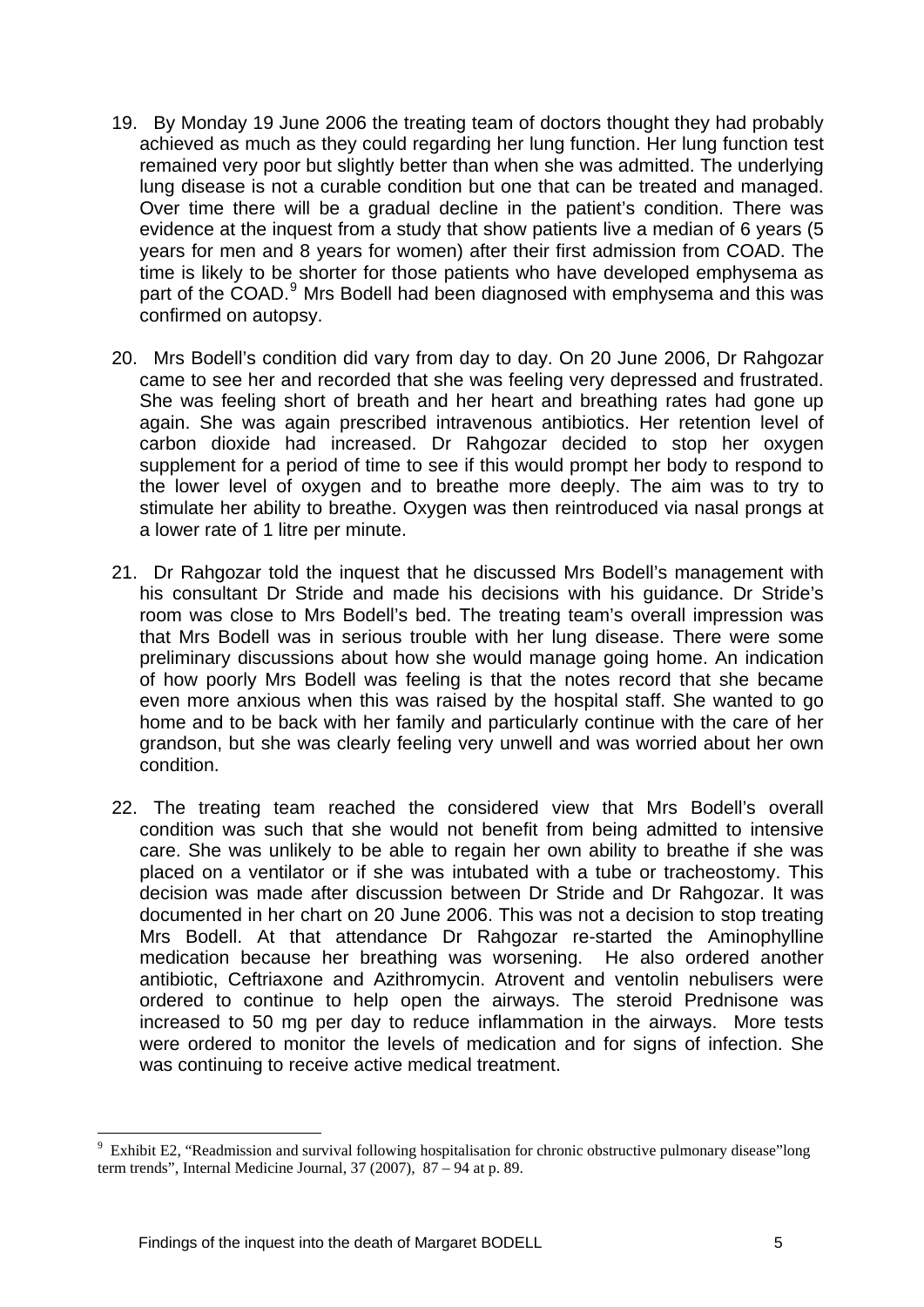- 23. At Redcliffe Hospital there is a practice of calling for the medical emergency team ("MET team") if a patient's condition caused concern and if a patient went into cardiac or respiratory arrest. This applied to Mrs Bodell, but any response by the MET team was within the established parameters that certain procedures could not help her condition.
- 24. Mrs Bodell's hospitalisation was very difficult for her family members. They were used to Mrs Bodell being capable and in some ways "tough" enough to shrug aside her illness and continue to be actively involved in raising her teenage grandson. It was a shock to see her so unwell and clearly not able to bounce back. The problems in comprehending the seriousness of the situation were made more difficult by the fluctuating nature of her condition and, to some extent, the mixed messages they were receiving from both Mrs Bodell and her treating team.
- 25. There were some early discussions regarding plans for Mrs Bodell's discharge but Mr Bodell took exception to Dr Stride raising the prospect that nursing home care would be needed. Of course the communication difficulties experienced by the family with hospital staff both during her admission and after her death can be reviewed with the benefit of hindsight. The family assumed Mrs Bodell was coming home as she had in the past after a period of treatment. The treating team recognised that the progression of her lung disease, and its very limited response to the treatment, meant that her condition was serious. It is always a hard task for any doctor or nurse to raise the topic with a patient and/or a family member that the patient might not survive the illness. Dr Rahgozar spoke with Mr Bodell on several occasions. He thought that Mr Bodell understood his advice that his wife was very sick and that perhaps the family should be informed of the seriousness.
- 26. On 21 June 2006, the very next morning after the treating team had reached the assessment that Mrs Bodell's condition was so serious that she would not benefit from intensive care or ventilation, she appeared to have rallied. The corresponding notes in her medical chart made by the RMO Dr Havyatt (after attending with Dr Rahgozar) state:

"*Feels better today. Looks a lot better, 98% saturation on 1 litre of oxygen. Bibasal inspiratory crackles, improved air entry, equal entry."* 

- 27. Her medications were ordered to be continued and an echocardiogram was ordered.
- 28. However, by the afternoon the nursing entry shows her condition had again declined.
- 29. On 22 June 2006, Dr Stride reviewed her condition with Dr Rahgozar and Dr Havyatt. Her saturation level had dropped back to 92% but it was considered that she was doing well on the Aminophylline. The swelling and fluid retention in her leg had improved with Lasix. The plan was still to work towards a discharge, although she was not well enough yet. There was discussion about a referral for bone density testing after discharge.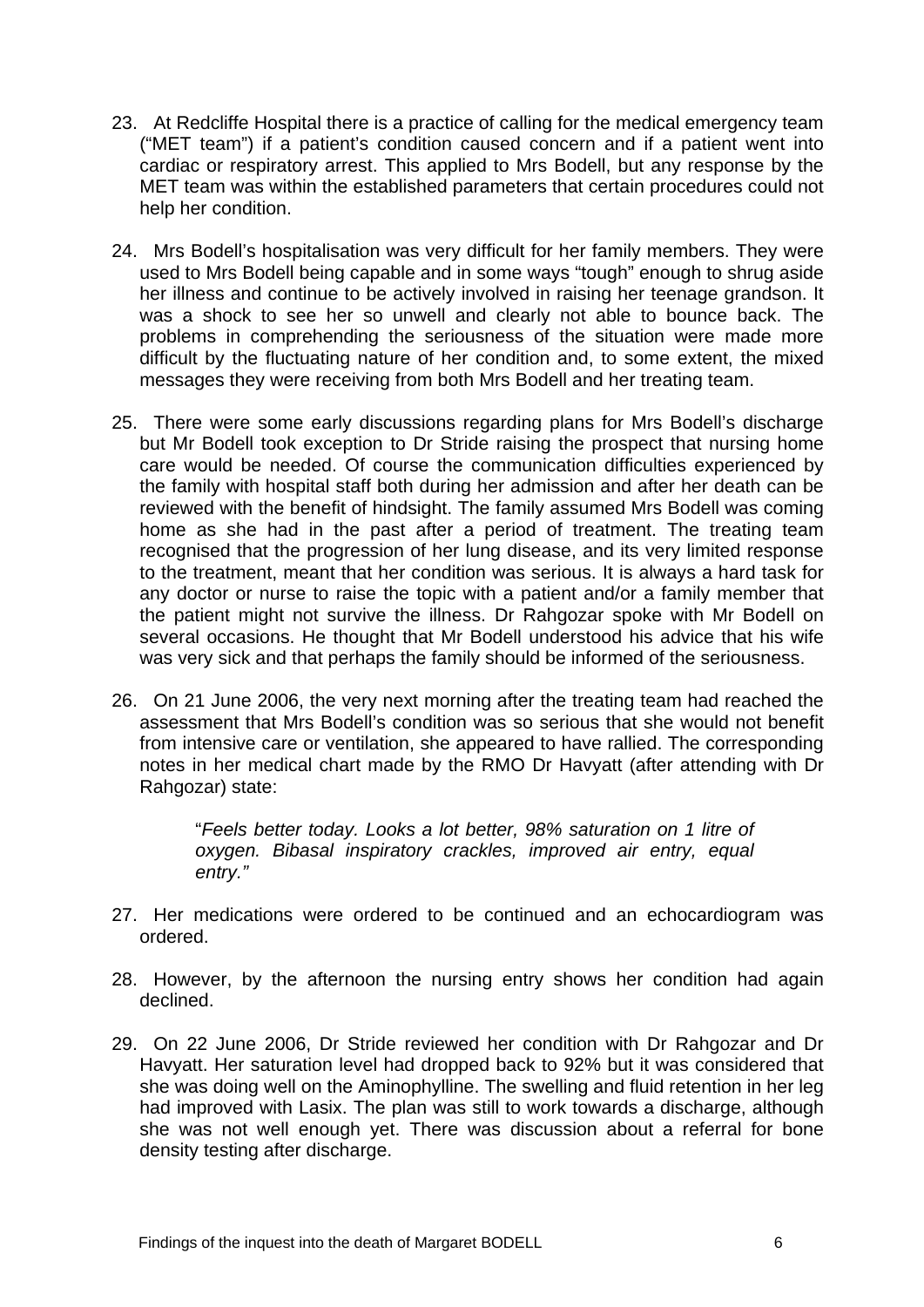- *30.* The decisions the doctors had made about the types of treatment that would not be given if her condition became life threatening were not discussed directly with Mrs Bodell that morning. She had been anxious and the discussion was put off, but it was noted in the chart that this needed to be discussed later. Dr Havyatt recorded in the notes *"To discuss Not For Resuscitation orders later."*
- 31. By about 2.00pm that afternoon Dr Rahgozar was called back to the ward when Mrs Bodell deteriorated. She was even more short of breath and her ankle swelling had increased. This was the episode where an inexperienced agency nurse had noticed the patient's condition had declined and called for review by a more senior nurse. Registered Nurse Woollard was not assigned to care for Mrs Bodell. She knew nothing of her background. When she entered the room she observed Mrs Bodell to be in respiratory distress. Not surprisingly she immediately increased the oxygen flow rate to 2 litres per minute. Although this is considered to be the standard response to alleviate respiratory distress, it is contraindicated for a patient such as Mrs Bodell who retains carbon dioxide. She needed her oxygen supplementation to be carefully monitored and kept at a level so that it did not prompt her respiratory system to go into arrest. This was because her breathing was so poor that she did not exhale sufficient carbon dioxide but instead retained it. This caused a switch for the trigger to breathe to be activated by levels of oxygen in the blood rather than levels of carbon dioxide in the blood. Her oxygen supplement had to be kept at just a sufficient level to maintain saturations but not to cause respiratory arrest.
- 32. There was some degree of conflict in the evidence. Mr Bodell recognised that his wife's condition was still failing after the oxygen was increased. He said her hand went limp and he thought she was fading from consciousness. He rushed out to get help, just as Dr Rahgozar was approaching the room.
- 33. The nurse was defensive in her evidence after having realised that she had made an error. She denied that Mrs Bodell's level of consciousness was affected, but Dr Rahgozar certainly commented that she appeared drowsy and was not breathing deeply enough because of decreased respiratory drive.<sup>10</sup> He immediately recognised the problem as being the increase of oxygen which had had the opposite effect to what the nurse had hoped to achieve. The nurse was experienced and she was aware of the potential problem of carbon dioxide retention in some patients who suffer from COAD. She acted in good faith, in a quick response to the situation but without informing herself from the nursing care plan about the instructions for this patient.
- 34. On 22 June 2006 the nursing care plan recorded under the heading "Treatment/Wound Care" that Mrs Bodell was to receive oxygen of 1 litre (per minute) by nasal prong.
- 35. Dr Rahgozar addressed the problem by reducing the oxygen level temporarily to half a litre per minute to be reviewed after 15 to 30 minutes. He specifically stated in the records that it was not to go above 1.5 litres per minute because Mrs Bodell was a carbon dioxide retainer. The aim for saturation levels was adjusted

<span id="page-6-0"></span> $10$  Exhibit D3 (appendix item 28, paragraph 69, page 11)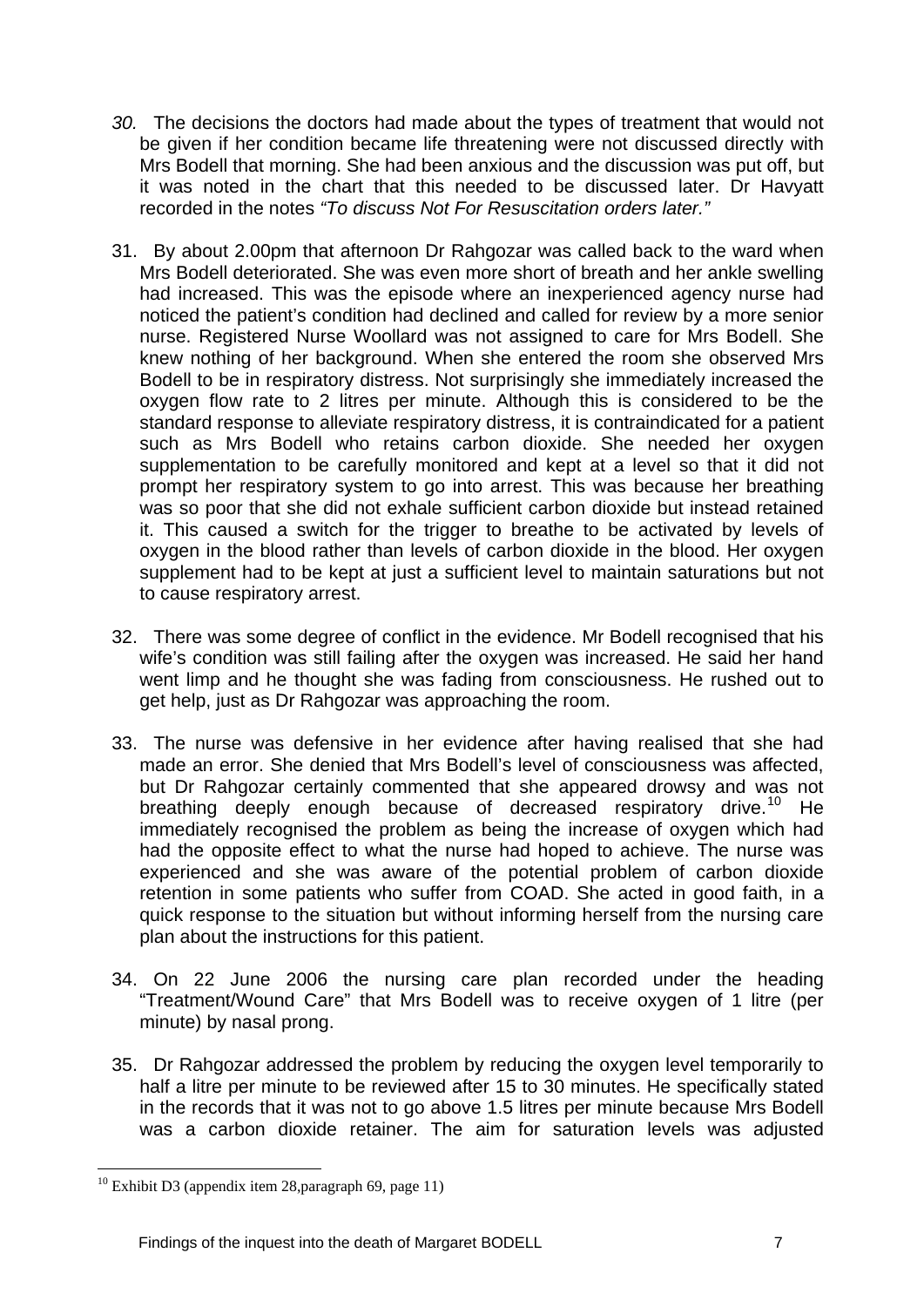downwards to 87–90%. He encouraged her to sit up and reassured her while she exhaled as forcefully as she could to restore her breathing.

- 36. There was no long term adverse effect from this incident. I find that there is absolutely no basis to consider that this increase in oxygen level precipitated, or contributed to Mrs Bodell's later problem of bleeding from an, as yet, undiagnosed duodenal ulcer. Independent medical review by Dr Ross Elliott (a gastroenterologist from St Vincent's Hospital Melbourne) emphatically dismissed this proposition.<sup>[11](#page-7-0)</sup> Similarly, all other medical opinions obtained in the review of this case rejected this suggestion. This includes the report of the pathologist who performed the autopsy.
- 37. Dr Rahgozar explained to Mr and Mrs Bodell how the oxygen level interacted with the problem of carbon dioxide retention. He noted that she was tachycardic with a heart rate of 150 beats per minute which was higher then previously recorded. He ordered an echocardiogram. There was no complaint of any symptoms of pain or other indication that she might be developing other medical problems.
- 38. At 6.30pm on 22 June, another ward call was made by nurses who requested a review of Mrs Bodell. Mrs Bodell was becoming increasingly anxious and tachycardic. A first year intern Dr Churchman attended upon Mrs Bodell. He saw that Mrs Bodell was very anxious and straining to breathe using her auxiliary muscles. On examination he could hear crepitations from her chest. He ordered medication to reduce the build up of fluid in her chest and he ordered another echocardiogram to check her heart. The result was the same as that taken earlier that day. There was no report of any other symptoms. Mr Bodell was there with his wife and Dr Churchman stayed to provide reassurance until Mrs Bodell's heart rate had settled. He saw on the charts that the issue of "not for resuscitation" did not appear to have been discussed with them. He took the initiative to have this discussion. Both Mr and Mrs Bodell were upset.
- 39. Dr Churchman thought the Bodell's understood that he was explaining to them the seriousness of Mrs Bodell's condition and the limitations of certain measures being taken. His statement indicated he took quite some time to talk with Mr and Mrs Bodell. From his conversation he understood that these issues had been brought to their attention to some extent, but they had not thought them through or reached an acceptance of the reality of her condition. He thought that Mrs Bodell had a clearer understanding of how ill she was. When he raised the issue of resuscitation it seemed they did not want to continue the conversation and so he left it at that point. He noted that he should be contacted if there were any further concerns. He reviewed Mrs Bodell later that evening and saw Mr Bodell again. He thought there were no difficulties with their conversation and he thought that Mrs Bodell looked a bit better and was not so anxious. At this time, there was no report from Mrs Bodell that she was experiencing abdominal pain and there was nothing to indicate that she might be suffering internal bleeding.

<span id="page-7-0"></span> $11$  Exhibit D3 (appendix item 35)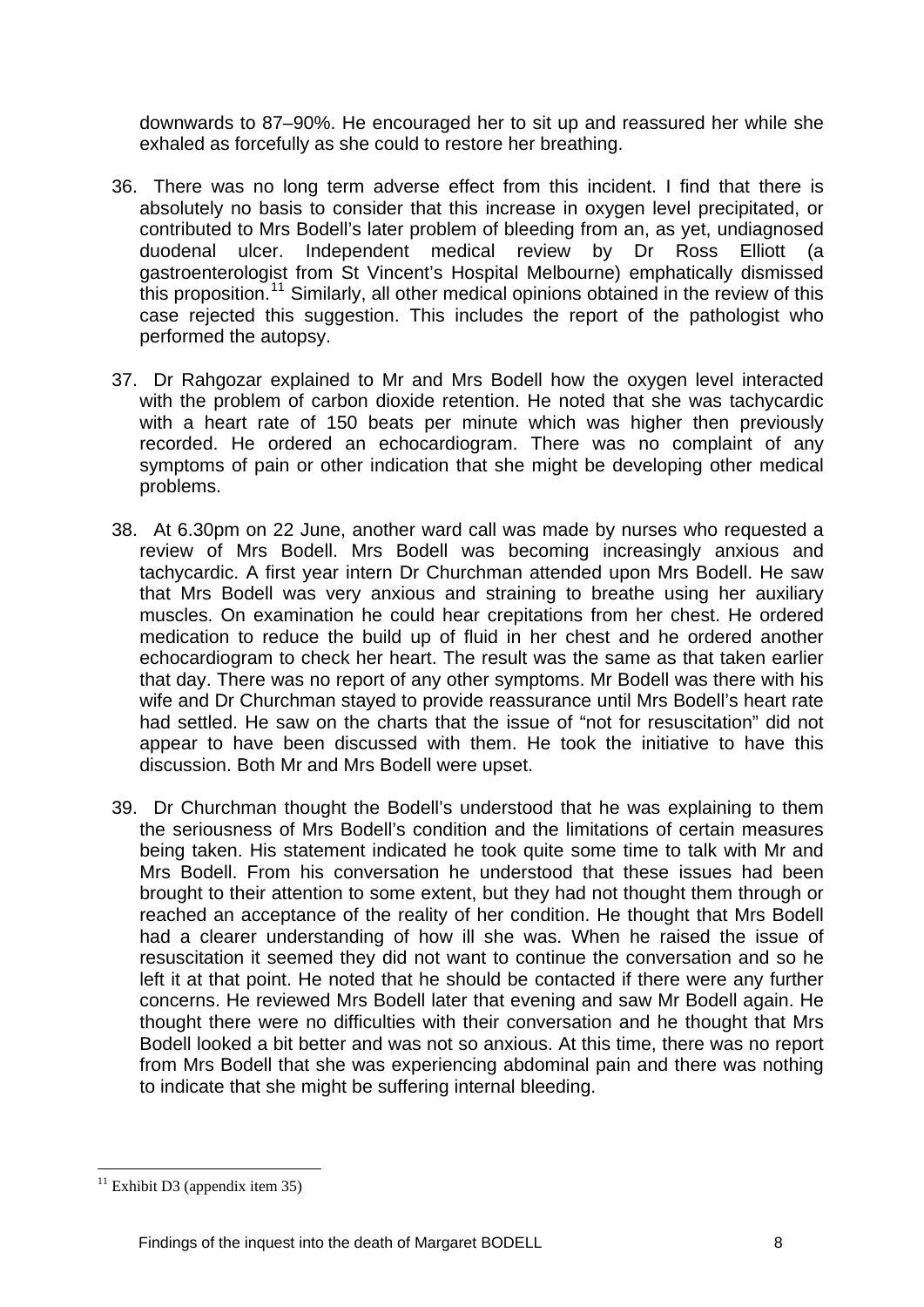- 40. At 1.25am on 23 June, Mrs Bodell passed a melena stool, (meaning she had blood in her bowel motion) indicating gastrointestinal bleeding. The on call doctor from the emergency department, Dr Hughes attended upon Mrs Bodell. Dr Hughes was aware of the patient because Dr Churchman had given her an overview before he left. He indicated that Mrs Bodell had been distressed and anxious and that she was suffering type II respiratory failure. He advised Dr Hughes that Mrs Bodell may be developing fluid in the lungs and that he had given her Lasix to alleviate the problem. Dr Hughes examined Mrs Bodell after reviewing her medical chart. She noted that Mrs Bodell was taking steroids which can predispose a person to having an ulcer. Mr Bodell was present. Mrs Bodell's only complaint at the time was that she felt nauseous, so Maxolon was prescribed. Mrs Bodell denied that she had ever had a similar episode in the past. Dr Hughes considered the most likely diagnosis was a bleeding ulcer from her stomach or the top of the small intestine. She ordered that Mrs Bodell should not receive any fluid or food by mouth. This was a precaution in case she needed any treatment, as an empty stomach would be safer. Dr Hughes was not in a position to make decisions about whether any type of formal investigation (endoscopy) or surgery would be undertaken. However, Dr Hughes doubted a general anaesthetic could be given because of Mrs Bodell's respiratory condition.
- 41. Dr Hughes commenced treatment assuming the problem was a bleeding ulcer and ordered intravenous Nexium and arrangements for blood transfusions. She consulted the registrar in the emergency department to check the dosage rate. Mrs Bodell was to be observed on an hourly basis and nurses were to call the doctor if there were any concerns. The diagnosis was explained to Mr and Mrs Bodell. Subsequent independent review by the specialist gastroenterologist (Dr Elliott) confirmed Dr Hughes' decision to order intravenous Nexium in order to reduce acid production in the stomach.
- 42. The next morning at about 9:45 am, Dr Rahgozar reviewed Mrs Bodell with Dr Havyatt present. Mrs Bodell was still panicky and her heart rate was 107. Dr Rahgozar reviewed her condition and decided she was not fit to undergo an endoscopy on the basis of her respiratory condition.
- 43. An endoscopy is a medical procedure in which a camera is passed into the stomach and small intestine. It is useful to confirm the diagnosis of an ulcer and the source of gastrointestinal bleeding. Further, it can be used as a means to stop the bleeding (through the application of adrenaline and or use of a diathermy). This is the usual treatment for bleeding ulcers. An endoscopy requires a degree of sedation and any degree of sedation was a threat to Mrs Bodell's impaired respiration. An endoscopy with limited sedation requires the patient's ability to cooperate with the procedure which can take some time. The back of the throat is numbed with local anaesthetic to enable the passage of the endoscope instrument. The instrument is passed down to try to pinpoint the source of the bleeding. Any bleeding needs to be cleared to then address the source of bleeding. This is usually done by injecting adrenalin to stop the bleeding. Mrs Bodell was feeling panicky when examined by Dr Rahgozar and had a history of such episodes throughout her admission. Apart from her respiratory condition it was highly unlikely that she would have been able to tolerate the procedure without becoming distressed and being at greater risk.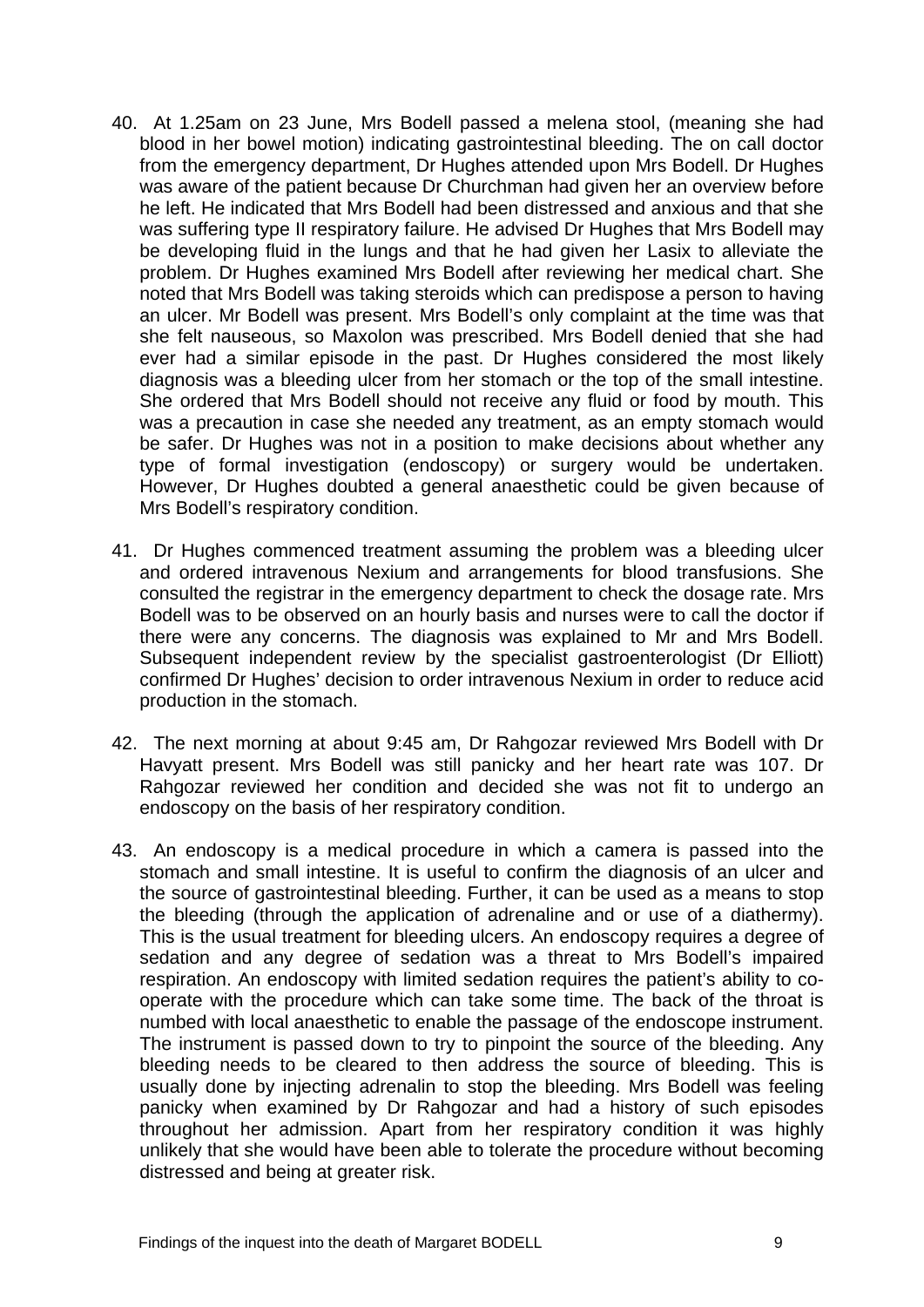- 44. This assessment that she was not fit for an endoscopy was later reviewed by Dr Stride who Dr Rahgozar had kept informed throughout Mrs Bodell's treatment. Dr Stride agreed that she was too unwell to undergo the sedation required and then to tolerate the endoscopic examination and treatment.
- 45. Subsequent reviews by three independent doctors agreed with this decision.<sup>[12](#page-9-0)</sup> The consultant physician (Dr Trembath) and the anaesthetist (Professor Loughnan) both considered her respiratory disease too severe to withstand the degree of sedation required to tolerate the procedure. The risk was too great to proceed. The independent gastroenterologist considered that an endoscopy could have been undertaken. This would have confirmed the diagnosis of a bleeding ulcer and possibly, provided an opportunity to actively treat it with an injection into the bleeding site. Dr Elliot qualified his opinion about a proposed endoscopy by deferring to the other two specialists on the initial question of whether or not Mrs Bodell was fit to undergo the procedure itself and to withstand the necessary sedation required. He acknowledged the special expertise of the expert physician Dr Trembath and the anaesthetist Professor Loughnan on this issue. He also accepted that the doctors who were treating Mrs Bodell at the time were in the best position to evaluate the question of whether she was fit enough to undergo an endoscopy.
- 46. Significantly Dr Elliott confirmed that the decision made to continue treatment of the ulcer by means of continued intravenous delivery of the drug Nexium was the appropriate treatment when an endoscopy could not be performed. There was some discussion about whether or not Nexium should have been continued intravenously the following day rather than being given orally from that time, but Dr Elliott did not think this would have had any effect on the ultimate outcome.
- 47. The decision not to proceed with an endoscopy was not a decision to stop treating Mrs Bodell. It was a decision based on her medical condition that it was too risky to undertake the procedure. It was still considered that she had a bleeding ulcer and conservative treatment continued. She was given a blood transfusion. I also note she could not tolerate the chest physiotherapy that afternoon.
- 48. An examination on 24 June recorded that she was sitting up and her breathing was a little better. There had not been any further episodes of melena indicating that the drug treatment and blood transfusion had addressed the bleeding ulcer for the time being. A further unit of packed blood cells was ordered and her haemoglobin level was being monitored daily. Her observations were to continue, particularly for any further sign of melena stools. Any concerns were to be notified to medical staff. It was considered that she was still unfit for an endoscopy.
- 49. That afternoon she underwent some physiotherapy for her chest but only wanted to be gently patted.
- 50. Registered Nurse (RN) Knowles commenced duty on an early shift on 25 June 2006. She presented as caring and competent. RN Knowles first looked after Mrs Bodell on 23 June. On entering her room Mrs Bodell told her she was breathless

<span id="page-9-0"></span> $12$  Exhibit D3 (appendix items 34,35,36)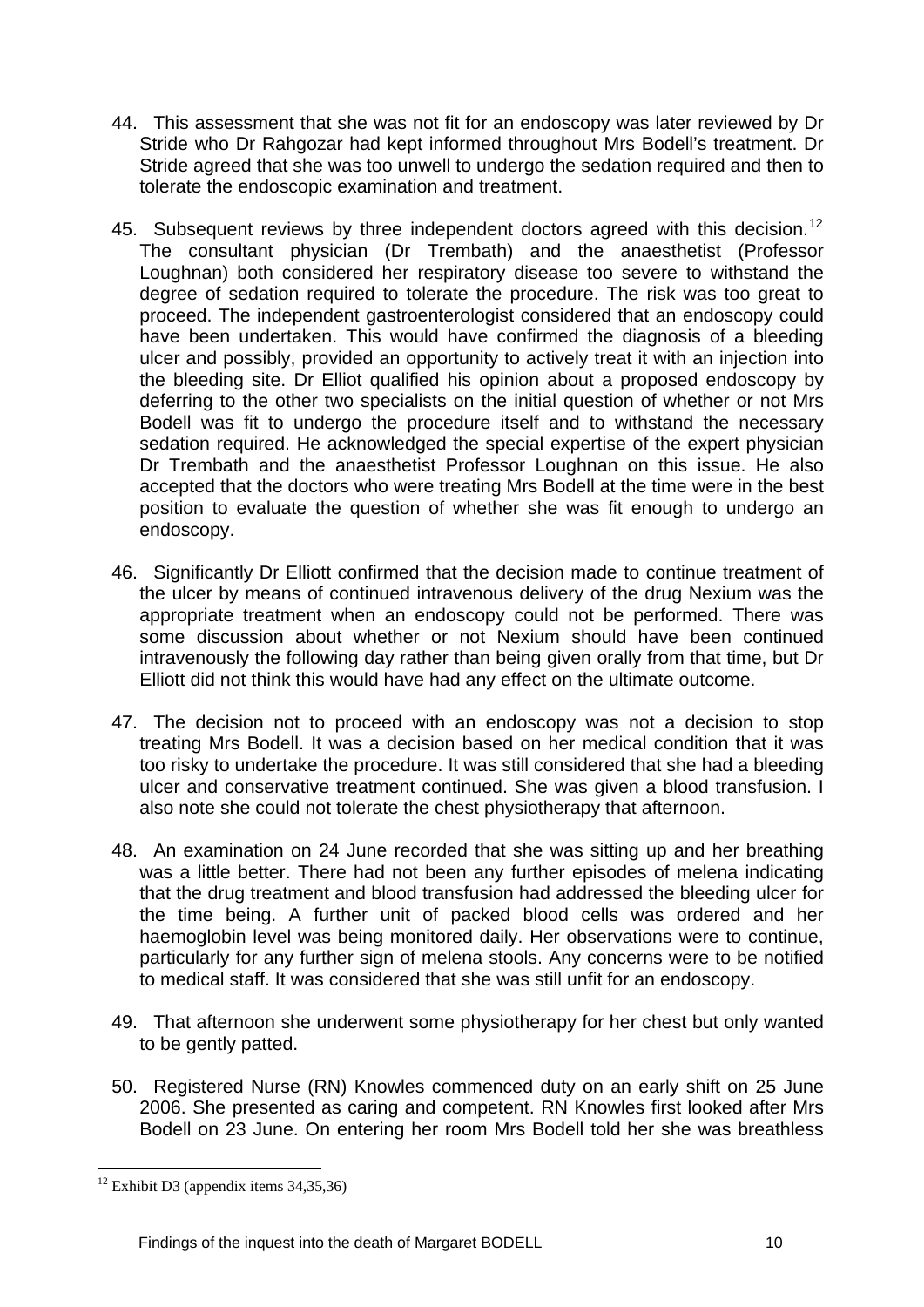and the nurse went to turn up the oxygen. Not surprisingly, Mr Bodell and a daughter of Mrs Bodell yelled at her and informed her that Mrs Bodell was a carbon dioxide retainer and should not have her oxygen turned up. The information had not been handed over to RN Knowles at the start of her shift. This is surprising given the previous recent episode when Dr Rahgozar had stipulated that oxygen was not to be higher than 1.5 litres. The information was in prominent display on her notes, but these were not immediately visible at the end of the bed as they were next to where Mr Bodell was sitting.

- 51. Subsequently Mr Bodell raised this issue with Dr Rahgozar and Dr Rahgozar then instigated a sign to be placed near the oxygen outlet informing staff that the patient was a carbon dioxide retainer and the level of oxygen was not to be increased.
- 52. It was the morning of 25 June that Mrs Bodell's condition suddenly deteriorated. During the handover RN Knowles had been given it was indicated that Mrs Bodell had been nauseous, so she went to check on her immediately. Mrs Bodell was refusing her breakfast and had already received Maxolon (an antiemetic). RN Knowles asked her whether she could wait until the doctors were due on the ward to see if another medication could be added. The clinical nurse in charge of that shift, RN Andrew, arranged for a telephone order of a different drug that Mrs Bodell could take. RN Knowles checked the drug for RN Andrew which is standard procedure. An agency nurse then came out of Mrs Bodell's room and RN Knowles asked her what she was doing. The agency nurse advised that Mrs Bodell was not feeling well and had chest pain. She was going to do her observations. RN Knowles was immediately concerned because RN Andrew had just completed observations which indicated that Mrs Bodell was alright. RN Knowles went into the room and found Mrs Bodell distressed. She could not detect her blood pressure and her oxygen saturation level was reduced.
- 53. A medical emergency call was made immediately. Dr Yousef, a medial registrar, attended as part of the MET team. An echocardiogram was performed to evaluate what was happening. Dr Yousef had received a handover from the doctor finishing his shift with information that Mrs Bodell was not very well and was not for resuscitation. If her condition declined and Dr Yousef was called, he would need to discuss the not for resuscitation order with Mr Bodell. This was a difficult situation for both Dr Yousef and, more particularly, for Mr Bodell who was suddenly faced with his wife's final decline and having to come to terms with the fact that resuscitation would not save her in the long term.
- 54. Mr Bodell was initially asked to wait outside because it was an urgent situation and distressing to witness. Dr Yousef noted Mrs Bodell's condition and had reference to her medical history. He noted the recent episode of the melena and the presumed diagnosis of and treatment for a bleeding ulcer. He noted the assessment that Mrs Bodell was not fit for endoscopy and the seriousness of her underlying lung disease. He had regard to the treating team's medical decision that ventilation, intubation and transfer to intensive care were not appropriate. But he also had the difficult task to manage the situation as best he could with family members who had not fully accepted the medical decision not to proceed with certain medical interventions if an arrest occurred. He followed the treatment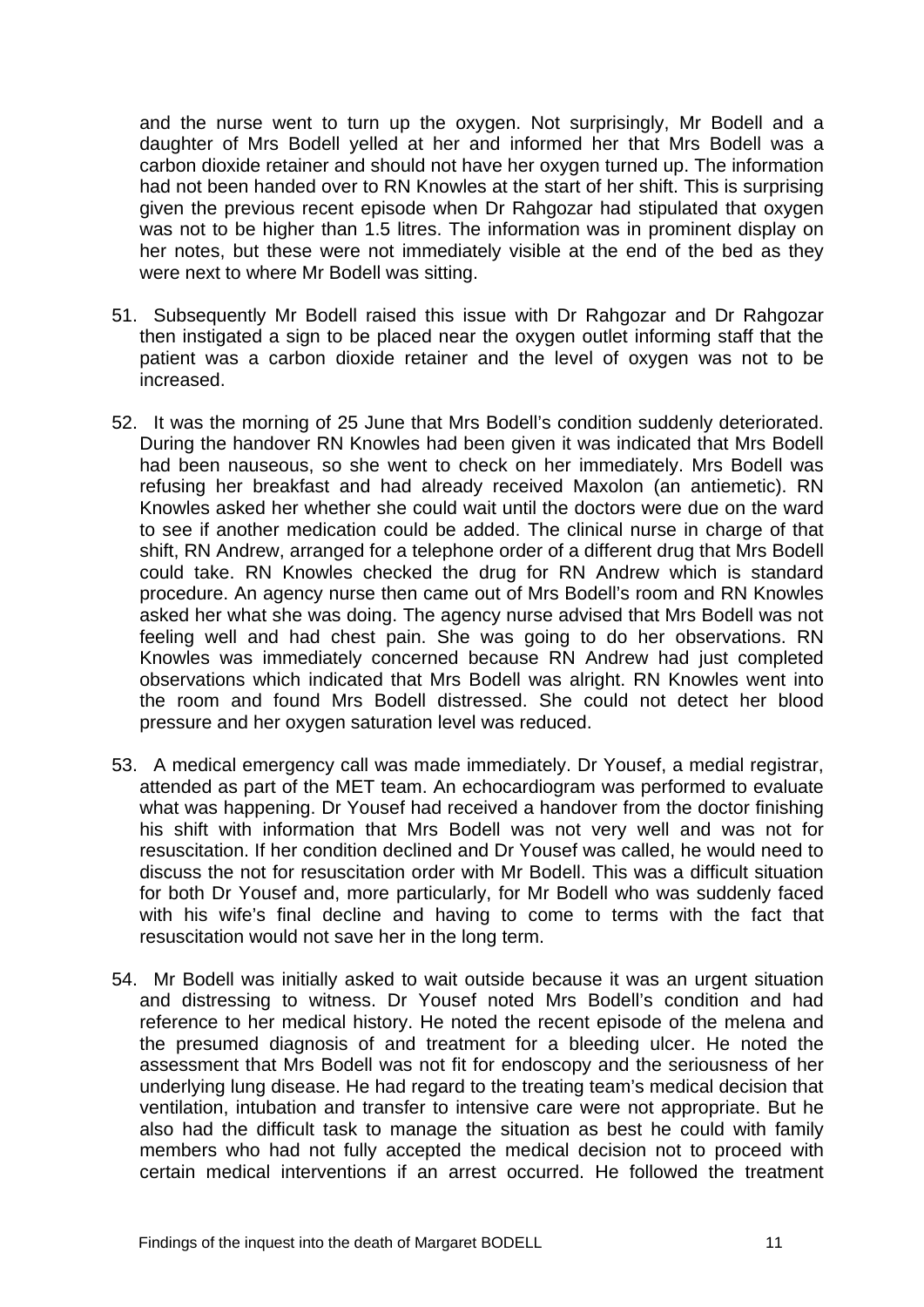decisions that had been made and made Mrs Bodell as comfortable as he could. Mr Bodell was called back into the room and the situation explained to him. He stayed with his wife and comforted her until she died at 8.25am on 25 June 2006.

- 55. After her death it was RN Knowles who was in attendance to clean and prepare her body for burial. In attending to these duties she observed blood coming from Mrs Bodell's mouth. She discussed this with her superior RN Andrew and reported it to a doctor. She was not clear who this was, but it was probably Dr Yousef. The reason for her report was to ensure the doctor was fully informed before completing the cause of death certificate, or to inform the coroner if the cause of death was uncertain and required an autopsy.
- 56. The response that was provided, which I accept to be truthful, was that the doctor did not consider that an autopsy was necessary. The decision was made on the basis that he did not think it was necessary or appropriate to put the family through the requirement of having an autopsy performed. I see no reason to think that this decision was sinister or intended to avoid an autopsy. It appeared from the evidence of the treating team that the consensus was that the overwhelming cause of Mrs Bodell' demise was the longstanding and worsening COAD.
- 57. RN Knowles thought she had recorded this information on the charts. This entry could not be located. Her evidence at the inquest was that it had been a very busy shift and she may have overlooked writing the entry. The weight of evidence suggests that there was no written note recorded of the observation of blood from Mrs Bodell's mouth after her death.
- 58. After Mrs Bodell died a cause of death certificate was completed by Dr Anthony Havyatt.<sup>[13](#page-11-0)</sup> He completed the certificate when he came back on duty the next morning. He had not been present when Mrs Bodell died. He had been involved as part of the treating team. The certificate stated the cause of death to be "infective exacerbation of chronic obstructive airways disease".
- 59. Dr Havyatt told the inquest he considered carefully what he should write. He was aware that Mrs Bodell had the melena stool and that since then she had been treated conservatively on the assumption that she had a bleeding ulcer as well as the COAD and emphysema. He had access to the medical records but there was no reference in those notes to the blood that had come from her mouth after death. Without that information Dr Havyatt considered that the predominant illness that had caused her death was the COAD which had been worsened by infection. In hindsight he acknowledged that it was likely that the bleeding ulcer would also have contributed to her death. I find that Dr Havyatt conscientiously completed the certificate. Given the advantage of information from the autopsy it is now clear that it was the gastrointestinal bleed from the ulcer that was the most significant role in her death. However, it is also without doubt that the underlying chronic obstructive airways disease was severe and worsening and would have caused death irrespective of the presence of the ulcer. Together, the two medical conditions were too much for Mrs Bodell to overcome.

<span id="page-11-0"></span> $13$  Exhibit A15

Findings of the inquest into the death of Margaret BODELL 12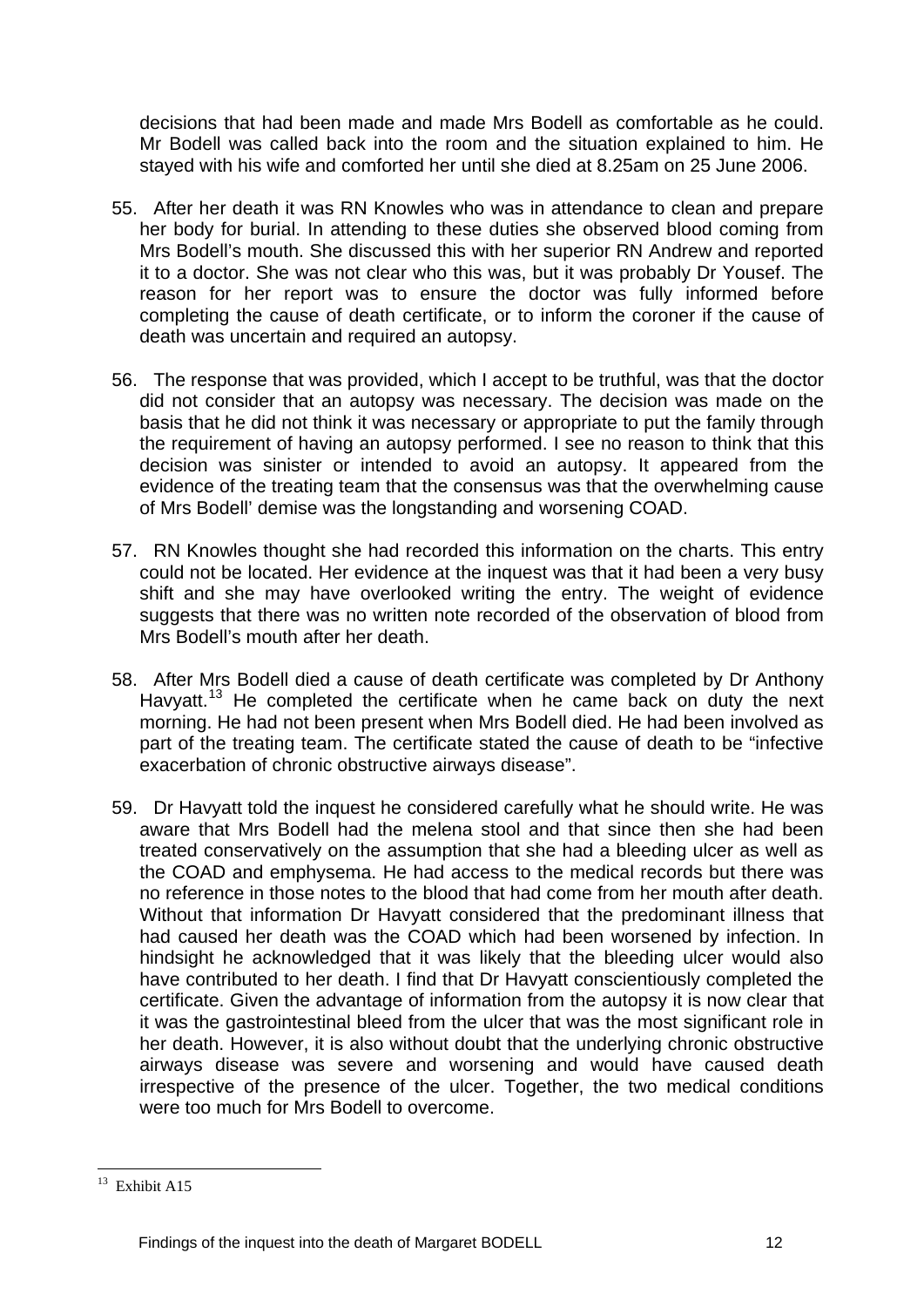- 60. I note that the responsibility for completion of the cause of death certificate fell to the most junior doctor of the treating team. This is a common practice throughout hospitals. I also note that Redcliffe Hospital has since instigated a review and established a system so that senior treating doctors review all cause of death certificates. I commend this initiative.
- 61. Mrs Bodell's death was not reported to the coroner and she was buried. Mr Bodell was devastated by the death of his wife. Her death was a shock to him despite her serious illness. He did not accept the accuracy of the cause of death certificate and instigated a coronial exhumation of his wife's body to enable an autopsy to be performed. He provided sufficient information to raise doubts about the accuracy of the cause of death certificate. An initial independent review of the medical records also raised questions about the accuracy of the cause of death certificate. A coronial order for exhumation was made together with an order for internal autopsy.[14](#page-12-0)
- 62. On 14 July 2006, Dr Rebecca Williams ("the pathologist") performed an autopsy on the body of Mrs Bodell. The autopsy confirmed the changes in the lungs caused by emphysema. The extent of the lung disease could not be demonstrated due to the time that had passed before the autopsy was conducted.
- 63. The pathologist noted that the arteries of the heart showed severe narrowing (coronary atherosclerosis). The pathologist noted that the stomach contained 500mls of blood and blood clot. There was a further 750mls of blood, blood clot and melena in the bowel. An ulcer, measuring 24 mm by 22 mm in size, was observed in the first part of the duodenum. Examination of the duodenum tissue under the microscope showed the presence of a medium sized artery, which would have played a role in the bleeding within the gastrointestinal tract. The presentation of the ulcer itself suggested it was chronic rather than acute. In the pathologist's opinion its appearance suggested the ulcer was "at least some months old."[15](#page-12-1)
- 64. After performing the autopsy and reviewing the medical record, it was the pathologist's opinion that cause of death was the gastrointestinal haemorrhage from the duodenal ulcer. Chronic obstructive airways disease (emphysema) and coronary atherosclerosis were significant but lesser contributing factors in her death. I accept Dr Williams' conclusions as to the cause of death and the respective contributing factors.
- 65. Arrangements were made requesting the Health Quality and Complaints Commission ("HQCC") to assist with the investigation of Mrs Bodell's medical treatment at Redcliffe Hospital. Mr Geoff Murphy (Director of Investigations) undertook the investigation on behalf of the HQCC into the quality of care that Mrs Bodell received. He is well qualified for the position with a background of twenty years in the Queensland Police Service complimented by formal qualifications and experience in nursing and midwifery. He reviewed the medical records and

<u>.</u>

<span id="page-12-0"></span><sup>&</sup>lt;sup>14</sup> Exhibits A4 and A6

<span id="page-12-1"></span><sup>&</sup>lt;sup>15</sup> Exhibit A14, page 6, paragraph 7.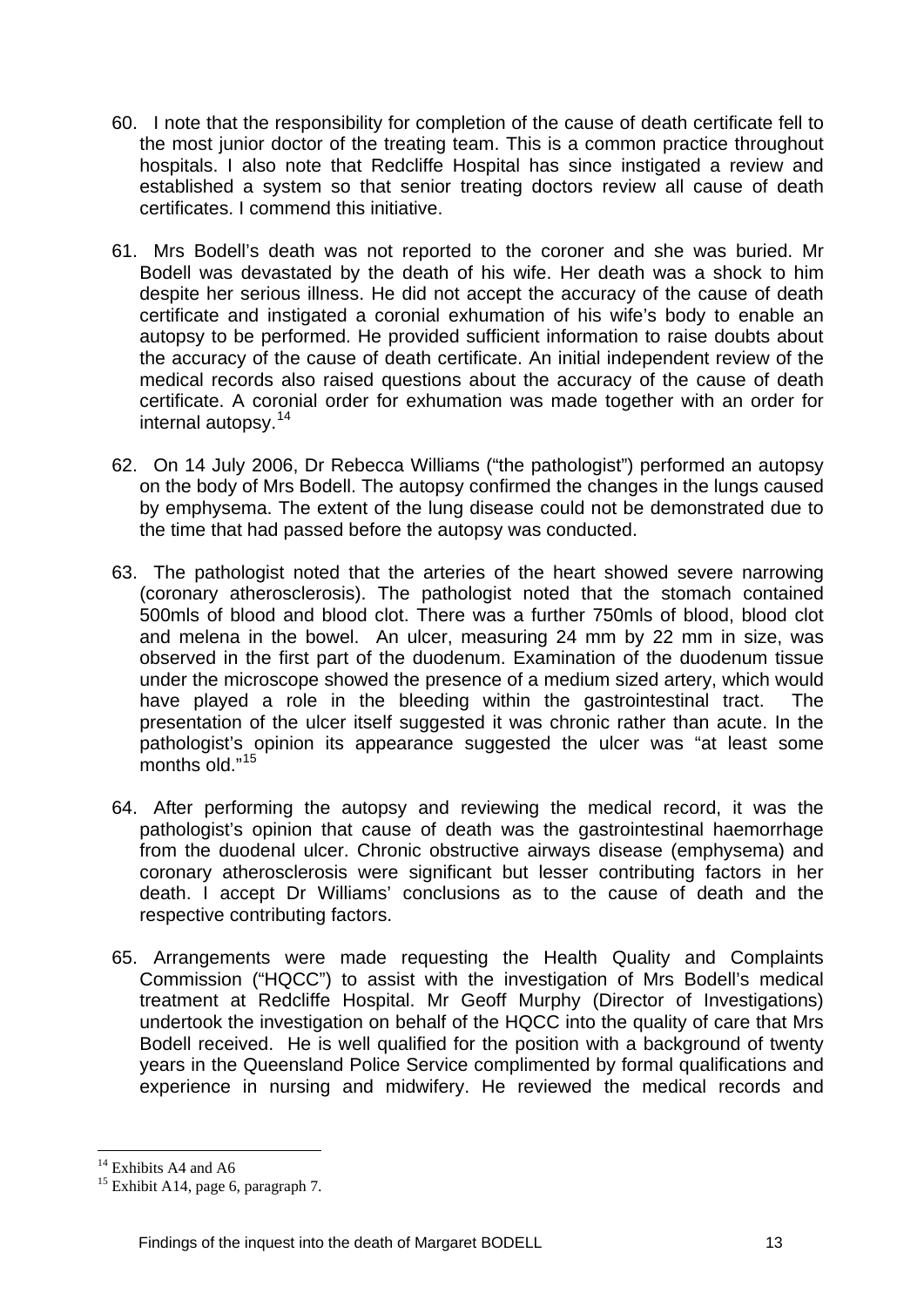arranged interviews with all medical personnel involved in her care from the time of her admission to hospital to the events of the 25 June 2006.<sup>[16](#page-13-0)</sup>

66. The resultant HQCC reports tendered at the inquest also made recommendations directed at improvements focusing on quality of health care issues.[17](#page-13-1) Many of these matters have been acted upon by the Redcliffe Hospital.

#### **Findings pursuant to section 45 Coroner's Act 2003**

- 67. Margaret Florance Anne Bodell died on 25 June 2006 at the Redcliffe Hospital. The cause of death was gastrointestinal haemorrhage due to duodenal ulcer. The underlying chronic obstructive airway disease (emphysema) and coronary atherosclerosis significantly contributed to her death. This was confirmed both by the autopsy report and the independent review by the expert gastroenterologist Dr Elliott.
- 68. Mrs Bodell had been admitted to hospital on 13 June 2006 due to her breathlessness caused by her severe lung disease. Her lung condition was stabilised but did not really improve to any extent. The condition of duodenal ulcer was first suspected in the early hours of 23 June 2006 when Mrs Bodell passed a melena stool. She was treated appropriately, having regard to her condition via the medication Nexium which was given intravenously to reduce acidity in the duodenum. Additionally she was ordered to receive a blood transfusion and a second order for packed cells. Endoscopic confirmation of the condition and possible treatment was considered but it was too risky to proceed due to her very poor respiratory condition. That decision was reviewed by independent experts and confirmed to be appropriate in all the circumstances.

#### **Coroner's Comments pursuant to section 46 Coroners Act 2003**

- 69. There are several matters that I will comment upon as in my view they relate to public health and safety.
- 70. Chronic obstructive airways disease is unfortunately a frequent cause of death of elderly people, particularly where there has been a history of cigarette smoking. One of the journal articles tendered at the inquest stated that it is the fourth leading cause of mortality in Australia.[18](#page-13-2) In a certain proportion of these patients there is a known condition of carbon dioxide retention due to inefficient exhalation. The trigger for respiration can change from the level of carbon dioxide in the blood to the level of oxygen in the blood. When this has been identified it is important to monitor the level of oxygen supplementation to avoid too high a level of oxygen. Otherwise, respiratory arrest could be inadvertently triggered.
- 71. The risk is that apparent respiratory distress can influence nursing staff to automatically respond by increasing the level of oxygen flow. It is important that where carbon dioxide retention has been identified, this information is clearly handed over at the end of each change of shift of medical and nursing staff. It is also important that prominent documentation is displayed at the oxygen outlet itself

<sup>1</sup> <sup>16</sup> Exhibit D3

<span id="page-13-1"></span><span id="page-13-0"></span><sup>&</sup>lt;sup>17</sup> Exhibits D1 and D2

<span id="page-13-2"></span> $18$  Exhibit E2, p. 87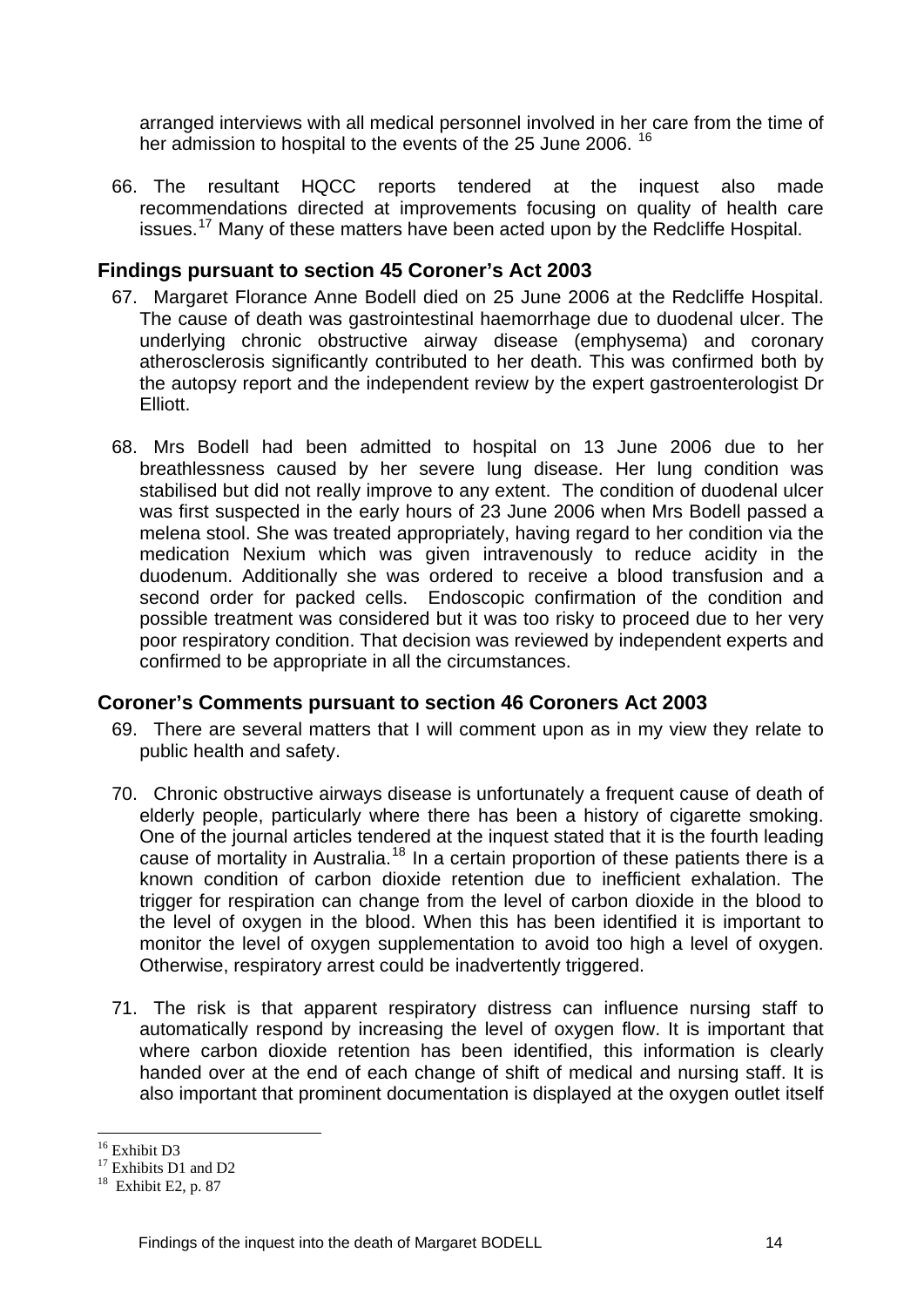informing all staff of the need to maintain the current level of oxygen flow for the patient as ordered by the doctor.

- 72. I note that the Redcliffe Hospital has initiated training on this issue and the display of the information at the oxygen outlet point. This action is commended. It is a safety precaution that should be considered across both Queensland Health and private health service facilities. I repeat my finding that in Mrs Bodell's case the increase of oxygen level did not cause her any permanent ill effect and did not precipitate or contribute to her death.
- 73. Medical and nursing staff all work toward improving a patient's state of health by providing a successful course of treatment resulting in the patient being discharged home. The reality of course is that all of us will die and some of these deaths will occur in hospital in the course of an admission. It is a difficult task for all staff to raise this topic with a patient and their family, but it is necessary for this to be done to properly inform a patient and family of treatment decisions.
- 74. The difficulty can be worsened where a patient's condition is variable and the discussion is postponed. For the Bodell family, Mrs Bodell's death was harder to accept because of her fluctuating presentation and the discussions about plans for discharge. The fact was that her condition had not improved much overall during her admission. Based on a sound review of her medical condition, a decision was made by the treating team that it was medically inappropriate (in the event of a cardiac or respiratory arrest) to transfer her to the intensive care unit or to ventilate or intubate her. This plan was noted in the medical records. The evidence indicated there was some variation amongst nursing staff as to their understanding of what "not for resuscitation" actually meant. There was also a delay in discussing the issue with the patient and her family. The doctor who ventured to perform this difficult task does not appear to have been a primary member of the treating team. Mrs Bodell and Mr Bodell had difficulty in accepting the reality of the information and the doctor left the issue to be discussed again when appropriate. Events overtook a suitable opportunity and Mrs Bodell died before the treatment decisions could be discussed again. The family was to some extent unprepared for her death. Misunderstandings about whether or not Mrs Bodell had received proper and sufficient treatment arose in this context.
- 75. Since Mrs Bodell's death Redcliffe Hospital has initiated discussion around protocols of how to discuss these matters with family and how to document them.<sup>[19](#page-14-0)</sup> In this regard I note the report of Professor Malcolm Fisher (a consultant physician) provided to the HQCC on the issue of the notation "not for resuscitation" as it applied to Mrs Bodell.<sup>20</sup> It is Professor Fisher's recommendation that an It is Professor Fisher's recommendation that an appropriate "do not resuscitate" order must include the following:
	- i. The time and date of the discussion;
	- ii. The persons who participated in the discussion;
	- iii. The reasons that active treatment is not considered being the best option for the patient;

<sup>&</sup>lt;u>.</u> <sup>19</sup> Exhibit E3

<span id="page-14-1"></span><span id="page-14-0"></span> $20$  Exhibit D3 (appendix item 37)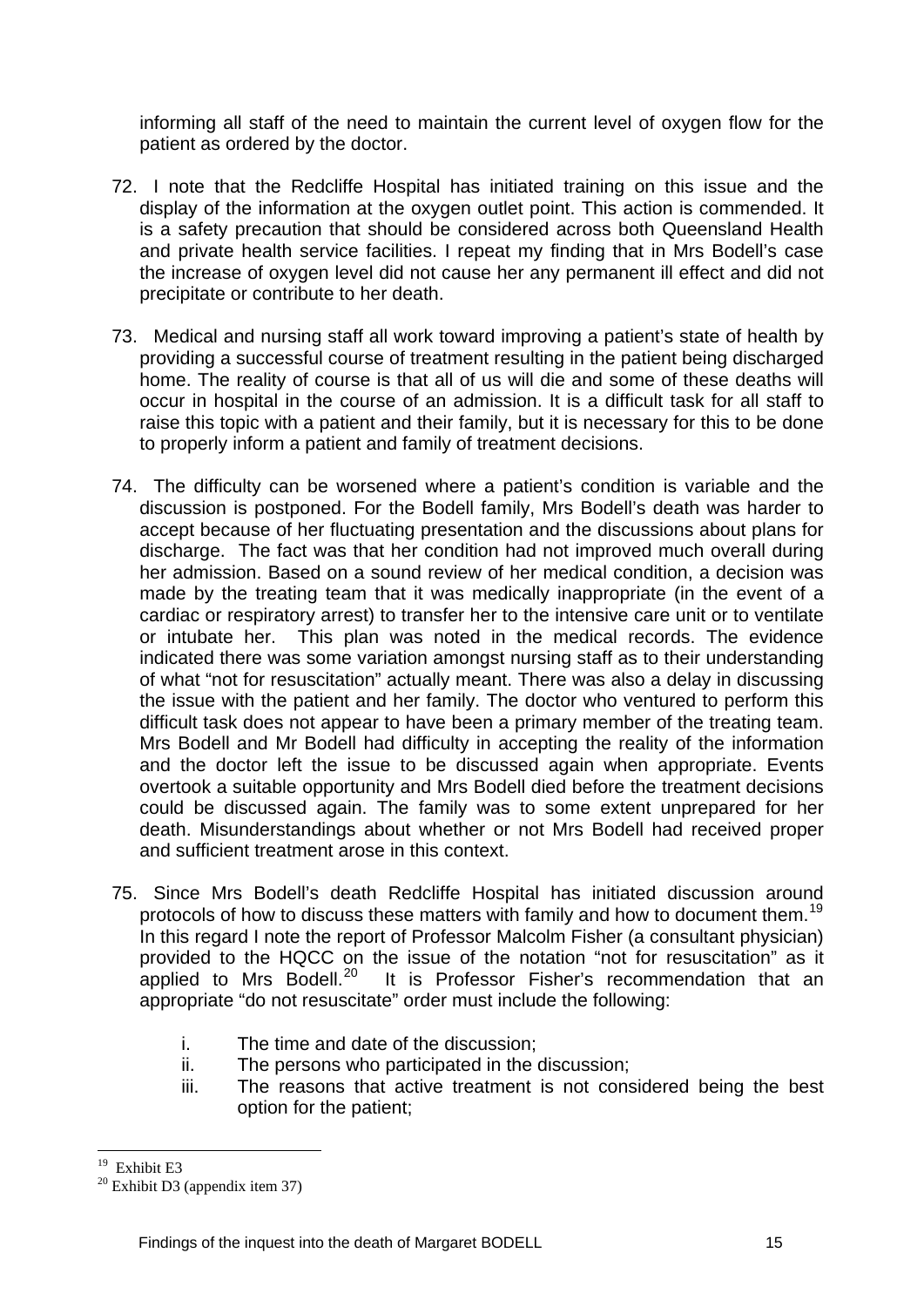- iv. What was agreed;
- v. What is to be withheld, what is to be discontinued or not commenced; and
- vi. When the decision is to be reviewed;
- 76. I have seen variation in documentation and in practice from reading many medical files about this issue and I have seen the problems it can lead to with communication with families. This was evident in this case where the Bodell family were not sufficiently informed about Mrs Bodell's risk of demise and the treatment decisions that had been made. I strongly recommend a full review of this issue. Agreement on uniform standards of practice and documentation across public and private hospitals can only improve the quality of care for patients facing their likely demise. This would also help families understand treatment decisions.
- 77. The current practice in many hospitals leaves the responsibility for completion of the cause of death certificate to a junior member of the treating team. This can lead to inadvertent oversights and errors. The advent of the HQCC and the establishment of a standard in reporting deaths should see an improvement in this area. I note again that since Mrs Bodell's death the Redcliffe Hospital has implemented changes to ensure a review of cause of death certificate by senior clinicians. I would encourage all hospitals to take on review of this documentation by senior clinicians.
- 78. It was apparent from this inquest that various hospital staff had very little knowledge of their obligations to inform the coroner of a reportable death under the *Coroners Act 2003*. [21](#page-15-0) Education about the *Coroners Act* continues to be promoted by the Office of the State Coroner. However, given the enormous mobility and turnover of medical staff, Queensland Health and medical and nursing courses should also consider other methods of ensuring compliance with legislative requirements. Standardisation of any forms to be completed when a patient dies in hospital would be a helpful starting point.<sup>[22](#page-15-1)</sup> An online system which prompted referral to the coroner in certain circumstances might assist.
- 79. Mrs Bodell died on a weekend. Redcliffe Hospital did not have sufficient staff for an overnight or weekend medical registrar. Patients were covered by the registrar from the emergency department. Again, this situation adds to the possibility of discontinuity in care and possible problems with establishing sufficient rapport to enable meaningful communication. I recommend a review to provide sufficient resources to adequately staff the hospital overnight and on weekends.
- 80. Finally, to Mr Bodell and his family I remark that although they still grieve the loss of their wife, mother and grandmother, they should take comfort in her legacy. Mr Bodell's efforts prompted an autopsy to be performed and the cause of death was changed to include all major medical conditions that caused and contributed to her death. There have been significant changes made at the Redcliffe Hospital including more training of staff regarding management of patients suffering from the prevalent and often fatal condition of chronic obstructive airways disease.

<sup>1</sup> 

<span id="page-15-1"></span><span id="page-15-0"></span><sup>21</sup> See ss 7 and 8 *Coroners Act 2003* 22 Exhibit B1 - The "Notification of deceased patient" document on Mrs Bodell's medical records did not provide much guidance about what was a reportable death.